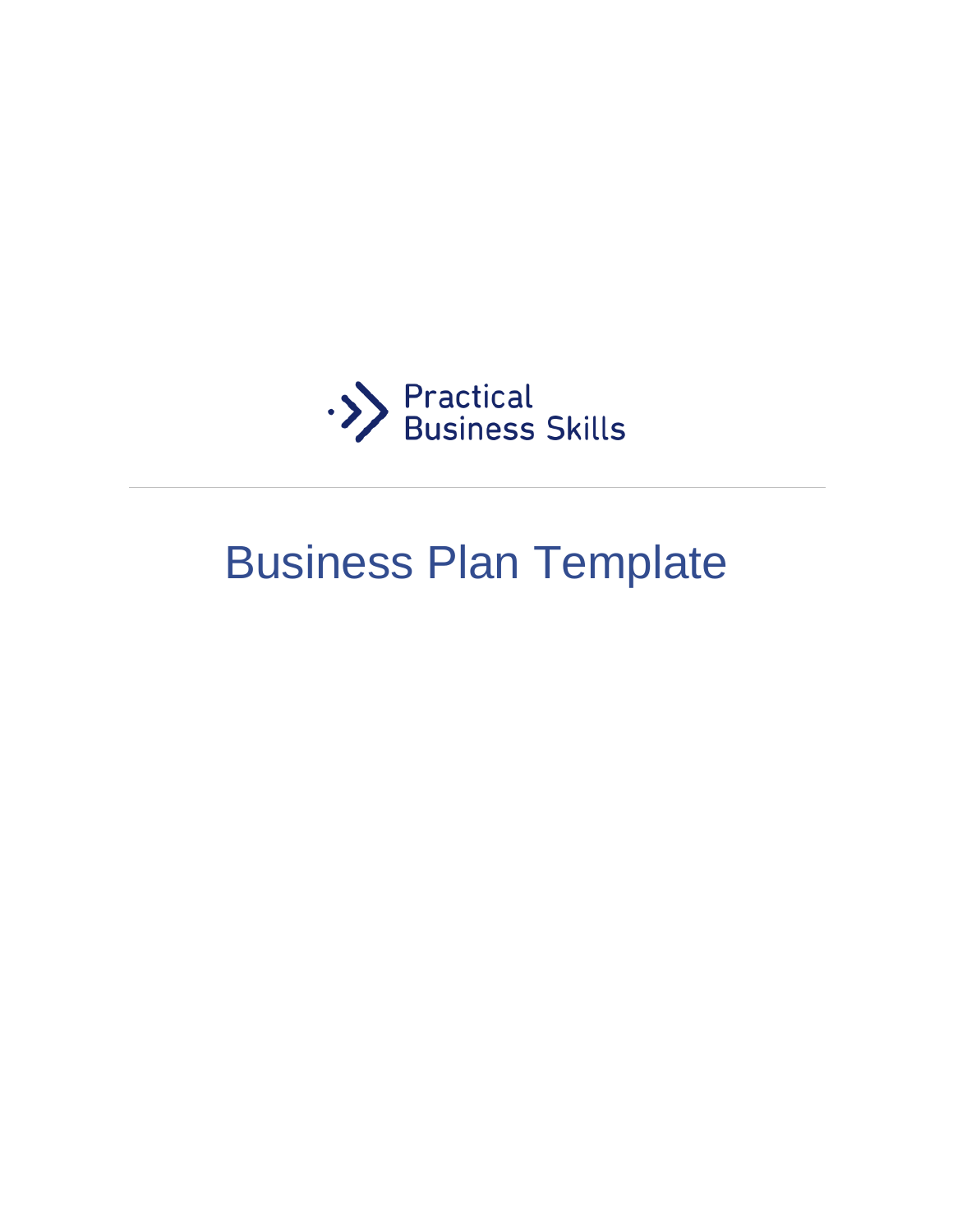#### Table of Contents

#### **[Instructions](#page-2-0)**

[Executive Summary](#page-2-1)

**[Highlights](#page-2-2)** 

[Objectives and Strategies](#page-2-3)

- [Vision Statement](#page-3-0)
- Mission Statement
- [Company Values](#page-3-1)
- [Business Opportunity](#page-3-2)

#### [Description of Business](#page-3-3)

[Company Ownership/Legal Entity](#page-4-0) **[Location](#page-4-1)** 

- **[Interior](#page-4-2)**
- [Hours of Operation](#page-5-0)
- [Products and/or Services](#page-5-1)
- [Customer Service](#page-5-2)
- **[Suppliers](#page-6-0)**
- [Key Management](#page-6-1)
- [Financial Management](#page-6-2)
- [Startup/Acquisition](#page-7-0)

#### **[Marketing](#page-7-1)**

[Market Analysis](#page-7-2) [Market Segmentation](#page-7-3) **[Competition](#page-8-0) [Pricing](#page-8-1)** [Advertising and Promotion](#page-8-2) [Strategy and](#page-9-0) Next Steps

#### [Appendix](#page-9-1)

Budget **[Startup Expenses](#page-10-0)** [Sales Forecast](#page-11-0) [Cash Flow Projection](#page-12-0) [Profit and Loss Statement \(and Projection\)](#page-12-1) [Balance Sheet](#page-12-2) **[Milestones](#page-13-0)** [Break-Even Analysis](#page-13-1) [Miscellaneous Documents](#page-13-2)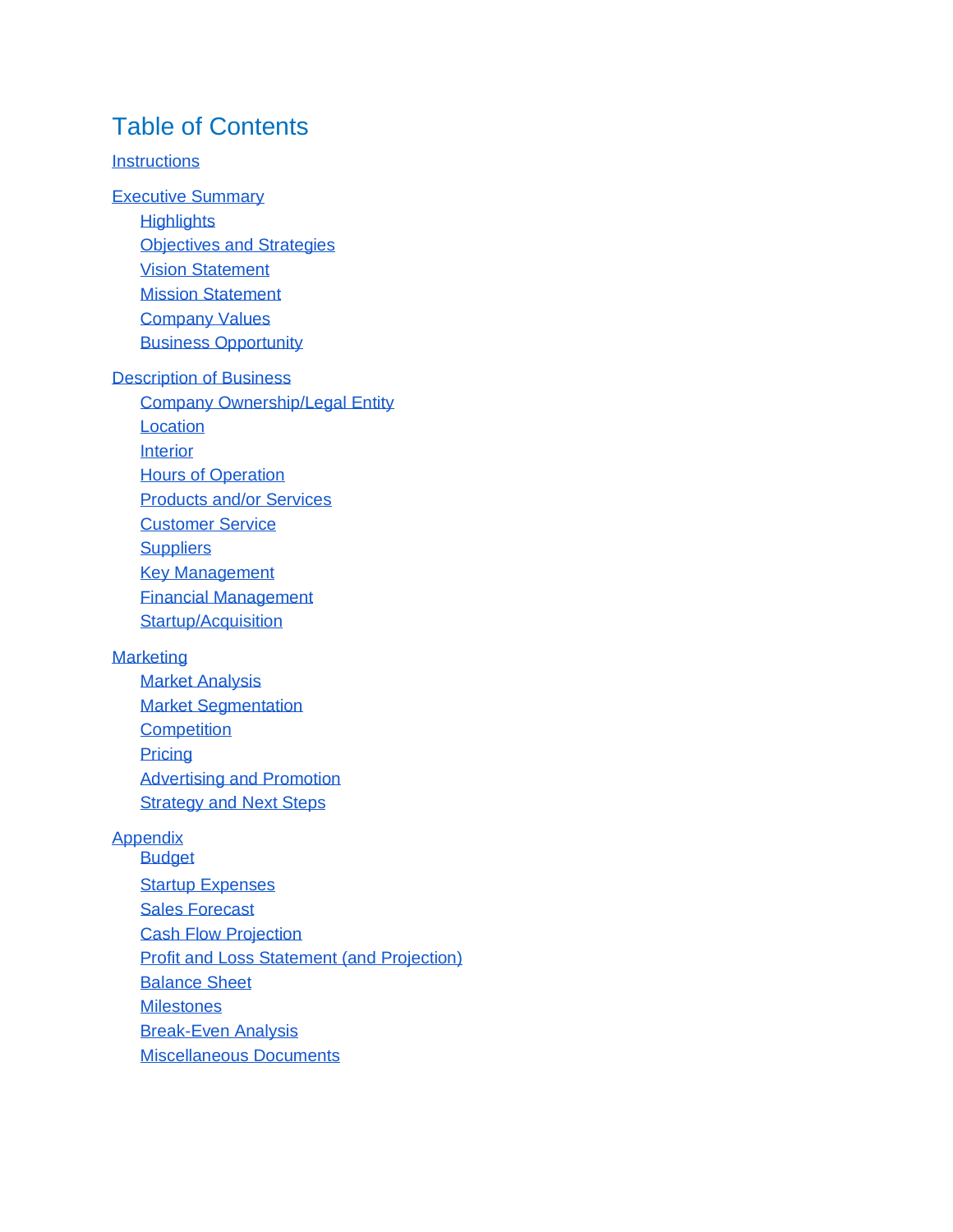## <span id="page-2-0"></span>**Instructions**

You can use this [business plan](http://practicalbusinessskills.com/assets/templates/business-plan.docx) template to create or update your business plan. It's broken into four main sections: the executive summary, description of the business, marketing and an appendix. There are also several subsections within each section, but you can add, delete or rename subsections as needed.

You'll find *italicized* text throughout the template that helps explain the purpose of each section. Replace the italicized text with your own descriptions, facts and figures to personalize your business plan.

Before you share your business plan with someone, you may want to have the person sign a nondisclosure or confidentiality agreement. Your business plan may contain valuable information, along with personal information about the business's owners or investors.

## <span id="page-2-1"></span>**Executive Summary**

*The executive summary gives readers an overview of your business, goals and industry. It describes the products or services your business provides and how your business distinguishes itself from competitors.*

*The executive summary should identify your audience, ideal customer and the outlook of your company and industry. You could outline your company's specific goals for the coming year, three years and five years.* 

*While the executive summary is the first part of your business plan, you may want to write it last, after you've done all the required research.*

*You can use the following subheads as an outline for organizing your executive summary.*

### <span id="page-2-2"></span>**Highlights**

*You can start with key business highlights. If you've patented a new idea, have positive customer reviews, already raised money or have personal experience in the industry, those might be highlights.* 

<span id="page-2-3"></span>*You could also add charts or graphics. For example, if you've launched your business and want to highlight growing sales or profits.*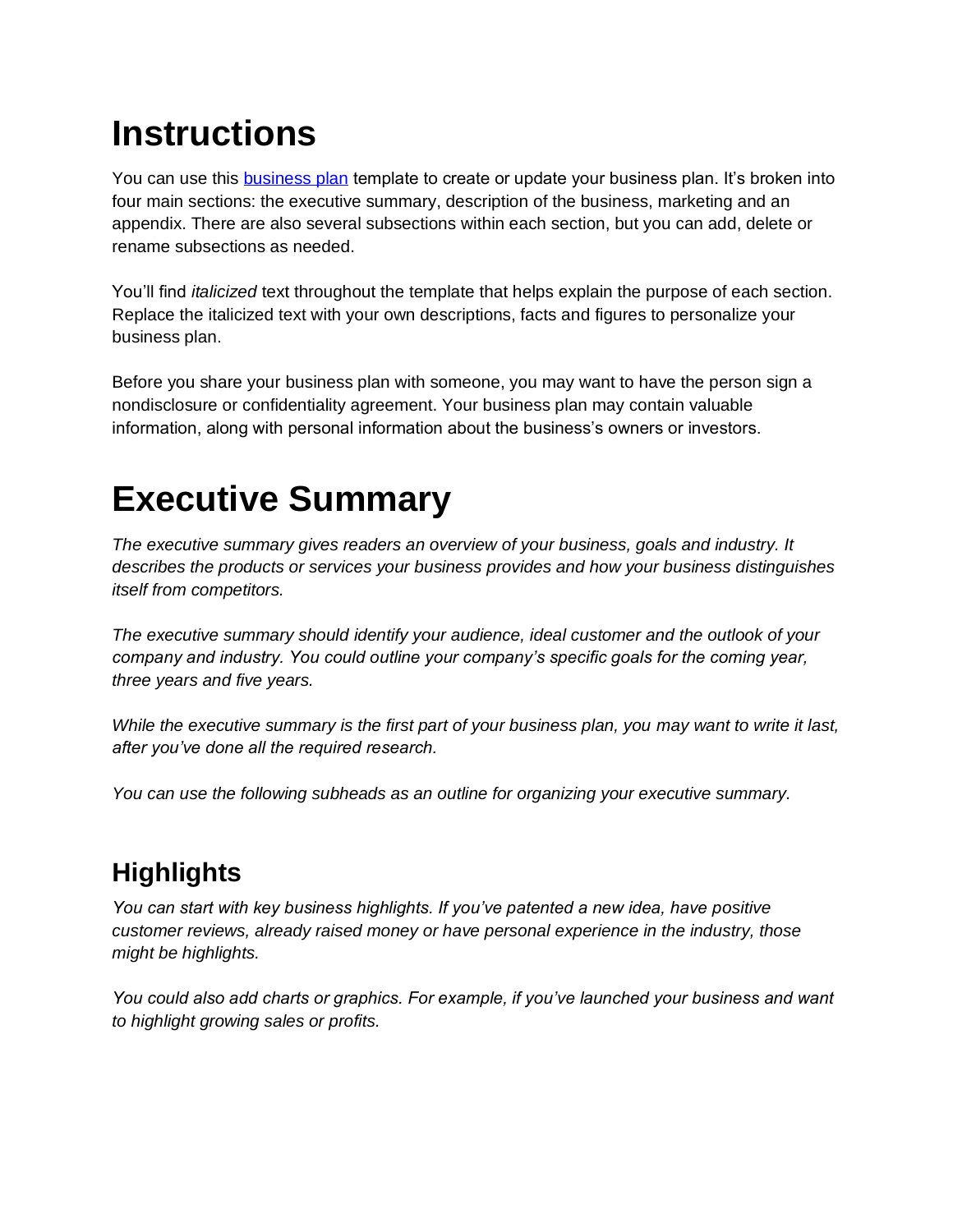#### **Objectives and Strategies**

*What is your plan for making money and how much do you want to make within the first few months or years of business? Outline these goals, your plan for meeting them and how you'll measure your progress.*

#### <span id="page-3-0"></span>**Vision Statement**

Your [vision statement](http://practicalbusinessskills.com/getting-started/creating-a-business-plan) *should describe what you want to achieve and what you want to offer your customers. It should be brief, easy to remember, inspirational, based on your personal values and focused on the future.*

#### **Mission Statement**

*A* [mission statement](http://practicalbusinessskills.com/getting-started/creating-a-business-plan) *that defines how your company will accomplish its vision. The mission statement explains what your business offers, how it does this and who it helps. It captures the overall value of your product or service. If your business follows its mission, it will achieve its vision.*

#### <span id="page-3-1"></span>**Company Values**

*These are key characteristics that describe your business. Your values outline how you want your company to be seen, how you want your employees to feel and be treated, and how you hope to affect your community.*

*Your own personal values may help drive your company's values. Some values to use as inspiration are: honesty, efficiency, reliability, commitment, sustainability, ethics, doing good, building community, open-mindedness and creativity.*

#### <span id="page-3-2"></span>**Business Opportunity**

*Identifying your* [business opportunity](http://practicalbusinessskills.com/getting-started/is-starting-a-business-right-for-you) *can help you plan for your business's future and show lenders or investors why your company will be a success. Ask yourself what problem you are solving with your company's product, service or store?*

*Define* [the customers you want to reach](http://practicalbusinessskills.com/getting-started/creating-a-business-plan)*. These are the people who want and can afford your product or service.*

<span id="page-3-3"></span>*Also, describe your competition and what will distinguish your business from other companies that offer similar products or services.*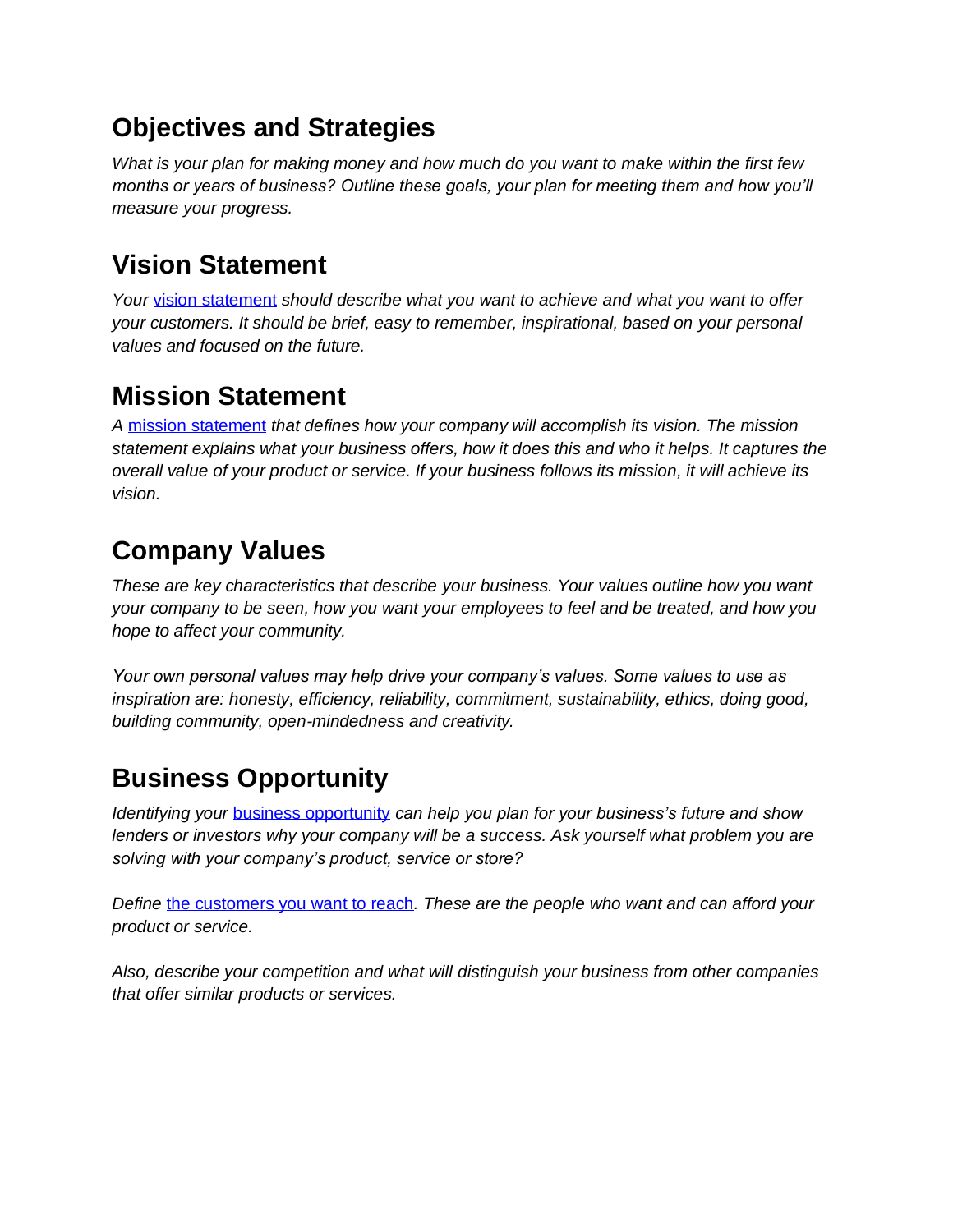## **Description of Business**

*In this section, you can get more in-depth about specific parts of your business. You can expand on the information that's in the executive summary and provide more details about how (and who) will run the business.* 

*The outline here is a suggestion for how you could organize this section, but parts won't necessarily apply to every business. For example, an online business won't have a location or opening hours.*

*You can also reorder the sections based on their importance to your business. If you open a supermarket or general store, the business hours and location are critical. However, if you're offering a unique product or service, the description of that product or service might come before the location section.*

#### <span id="page-4-0"></span>**Company Ownership/Legal Entity**

*Discuss whether you're starting a new business, buying an established business or expanding your current business. Also, indicate which* [business structure](http://practicalbusinessskills.com/getting-started/creating-a-business)*, such as a sole proprietorship or limited liability company (LLC), you will use for the business.* 

*If you have business partners, list the partners and what percentage of the business they own.* 

*Some businesses need specific licenses or permits. Describe those requirements for your company, the costs, the process for obtaining them and your plan for getting or keeping the proper license(s) or permit(s).*

#### <span id="page-4-1"></span>**Location**

*For some companies, the physical location could determine if the company succeeds. Other companies may be able to thrive no matter where they're located.*

*In the location section, discuss the importance of location to your specific business. If you have a location, highlight the pros and cons of where you're located. You might describe how often potential customers walk by, how close you are to public transportation, nearby parking, what floor of the building you're on and the types of signs you can use to attract customers.*

<span id="page-4-2"></span>*If you don't have a location yet, explain your ideal location and give examples of potential locations.*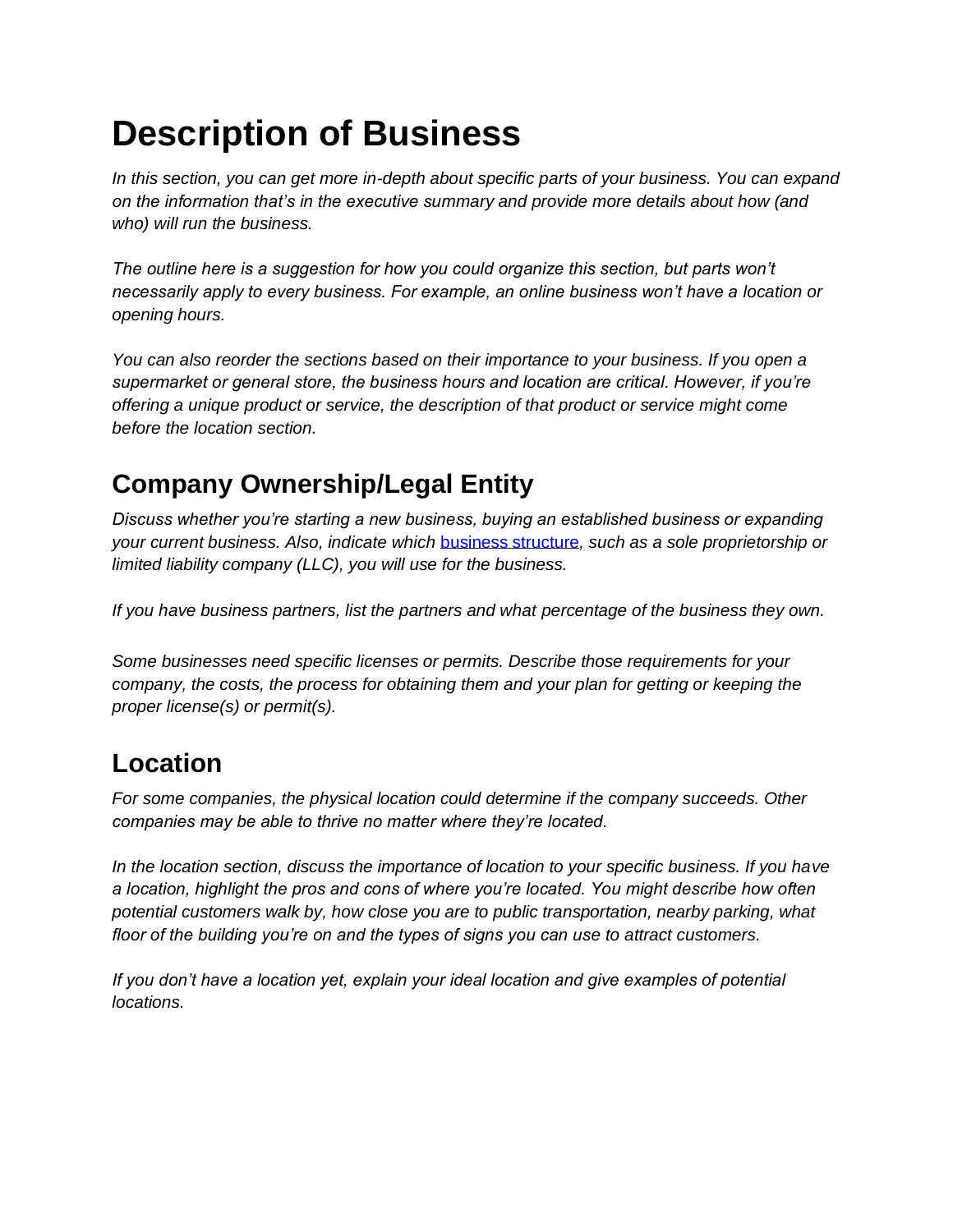#### **Interior**

*Whether you run an office or retail store, the interior of your business can also be important to its success.*

*Describe your current or planned interior, whether it currently works well and plans for improvements in the coming years. You could also discuss how you're planning the layout of the interior to maximize the use of the space and increase productivity or sales. If it makes sense, highlight parts of your interior space that could distinguish your business from the competition.*

*If your business has specific requirements, such as a loading dock, kitchen or certain amount of space, also include those details in this section.*

*Write about whether you need special permits, licenses or permission from a landlord for planned changes to a space and include your process and cost for completing the work.*

#### <span id="page-5-0"></span>**Hours of Operation**

List what days and hours you'll be open. These basic details could be particularly important if *you run a retail shop or seasonal business.*

*Some companies don't need to have regular hours of operation, which you could highlight as a positive aspect of your company.*

#### <span id="page-5-1"></span>**Products and/or Services**

*List and describe the products or services your company offers, why customers want them and how they benefit your customers. Also, describe how your offerings are different from the competition.*

*If you've created a new product, you could list its benefits to customers. Even if you're selling the same product or service as competitors, your offering could be different based on how you display the products, the price you sell it for or the customer service you offer.*

*For businesses that only sell products, or only sell services, you can delete the parts that don't apply.*

#### <span id="page-5-2"></span>**Customer Service**

*Whether you sell products, services or both, explain your approach to customer service. How will it help you attract and retain customers and how is it different than the competition?*

*If you have specific ideas about how you'll work with customers during a business transaction and plans for following up with customers after, highlight those here.*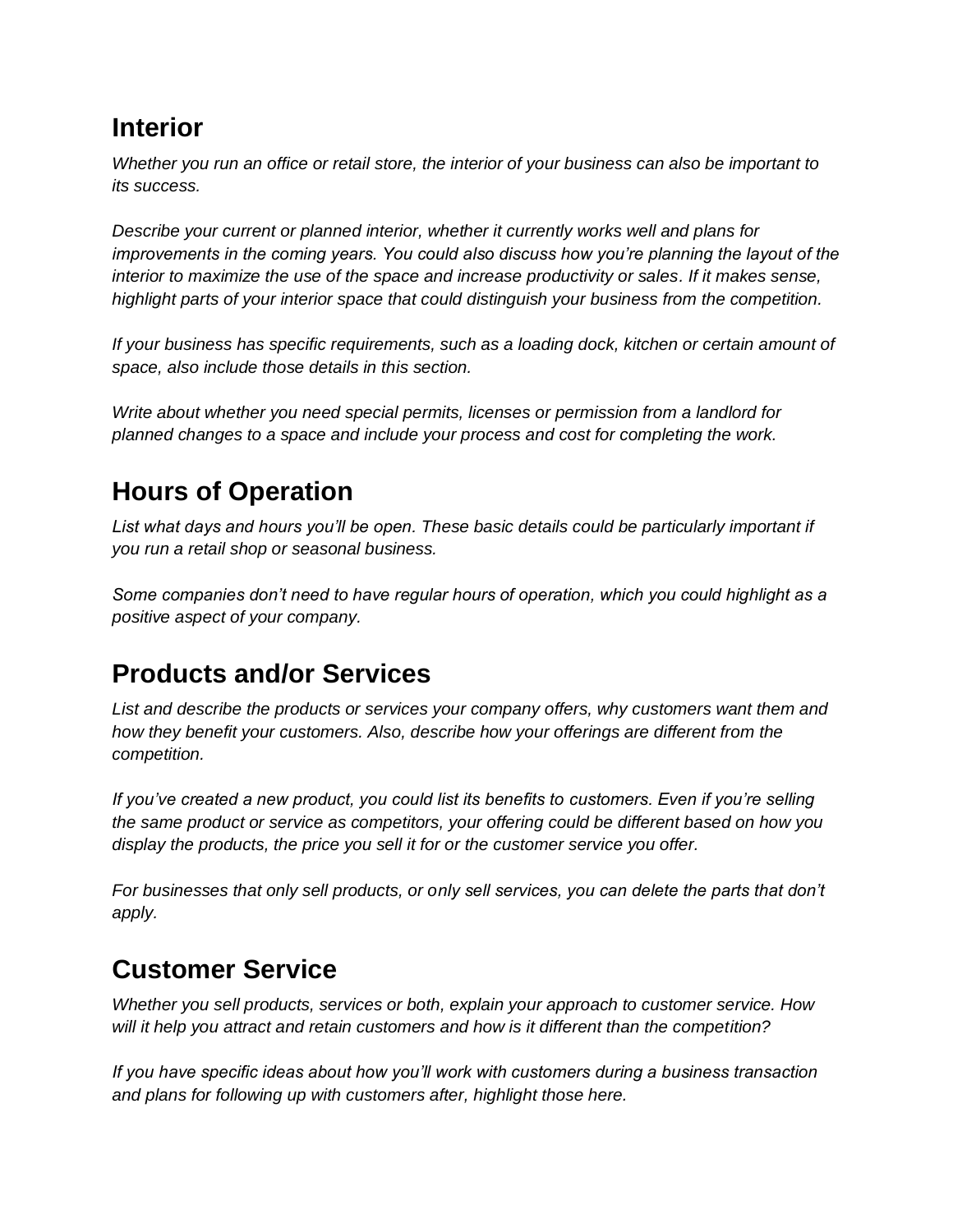*You might want to reference your company's vision statement, mission statement and values when discussing customer service.*

### <span id="page-6-0"></span>**Suppliers**

*If you need to buy supplies from other businesses, list your suppliers and the financial agreements you have with each one. Consider using* [environmentally sustainable suppliers](http://practicalbusinessskills.com/getting-started/environment-sustainability) *in your supply chain to contribute positively to the environment.* 

### <span id="page-6-1"></span>**Key Management**

*Describe the* [company's management](http://practicalbusinessskills.com/managing-a-business/leadership) *and the experience that each person brings to the business.*

*You can add resumes for each person in the appendix and use this section to cover the key strengths of each business partner and manager. If you're the only owner or manager, this section might be focused on your experience.*

*You could highlight each person's:*

- *Experience owning, managing or growing a business.*
- *Experience in this industry and the connections they've established.*
- *Their responsibilities in the business.*
- *The particular skills they bring to the business.*

*If your company has non-management employees, discuss who is responsible for hiring and managing the employees, the training you provide and the company benefits or incentives you'll offer employees.*

#### <span id="page-6-2"></span>**Financial Management**

*Explain how you're going to run the financial aspects of your business, such as:*

- *Your* [budget](http://practicalbusinessskills.com/getting-started/financial-basics/budgeting) and [savings](http://practicalbusinessskills.com/getting-started/financial-basics/saving) *plan.*
- *Whether you'll* [borrow money](http://practicalbusinessskills.com/getting-started/financial-basics/financing)*. If yes, how will you borrow money and how will you repay the loans. If you've already borrowed money, list your current loans and loan terms.*
- *What types of* [payment you'll accept](http://practicalbusinessskills.com/managing-a-business/financial-management/payment-systems) *from customers, such as cash, checks or credit cards? Explain your reasoning if you've decided not to accept a common payment type.*
- *How you'll manage the month-to-month business expenses while planning for long-term success (i.e.,* [cash-flow management](http://practicalbusinessskills.com/managing-a-business/financial-management/managing-cash-flow-and-expenses)*).*

*This section can be an overview of these points and then you can include more details in the appendix, such as a list of your startup expenses, income projections and other finances. If you already know what type of* [accounting systems](http://practicalbusinessskills.com/managing-a-business/record-keeping/budgets-accounting-and-planning) *or software you'll use, you can discuss the pros and cons of those particular choices.*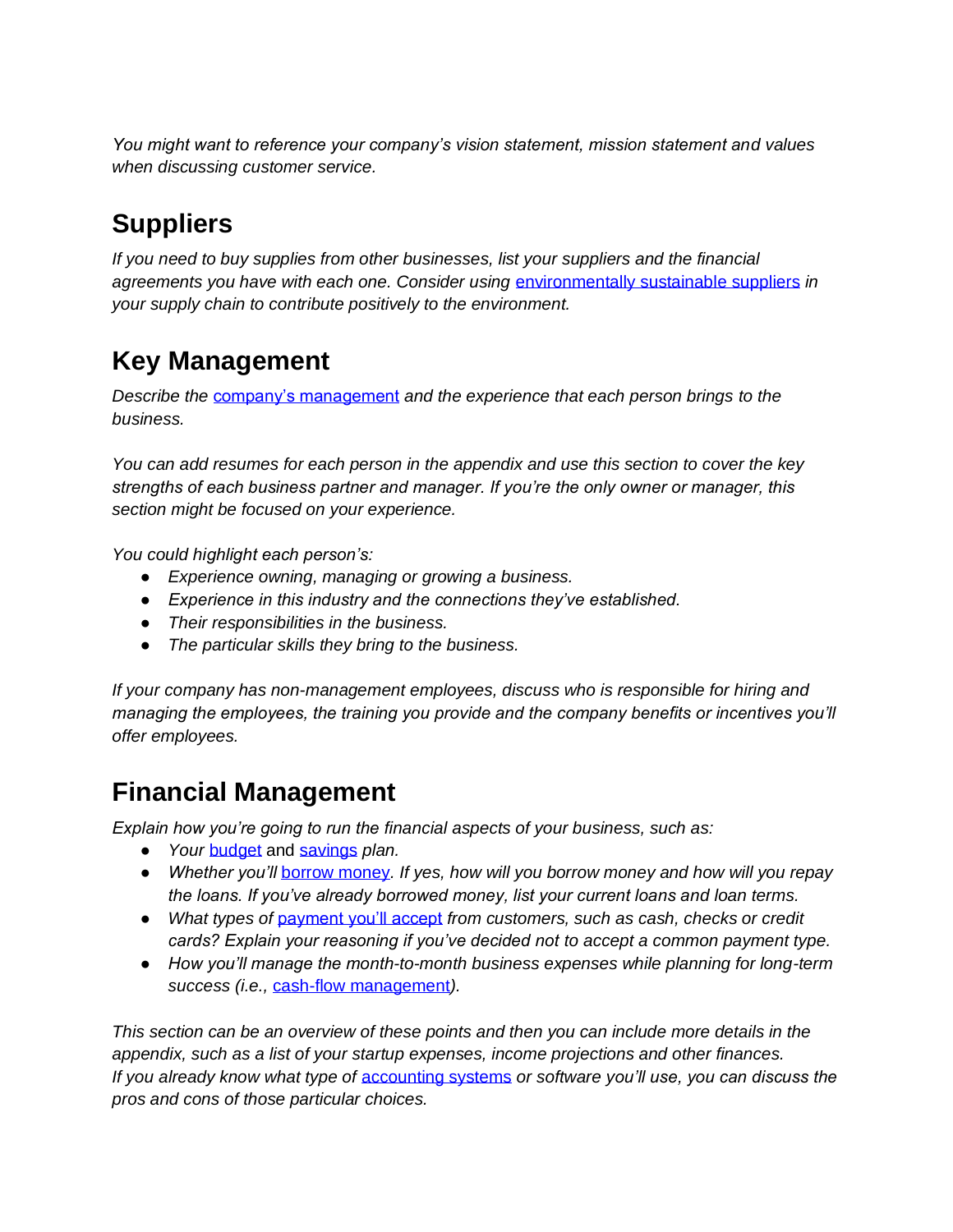*Similarly, if you sell products, you could include the* [inventory systems](http://practicalbusinessskills.com/managing-a-business/record-keeping/managing-inventory) *or software you'll use to track and manage your inventory.*

#### <span id="page-7-0"></span>**Startup/Acquisition**

*If you're purchasing an established business, discuss the process and timeline for the purchase. If not, you can delete this subsection.*

## <span id="page-7-1"></span>**Marketing**

*Whatever your budget and no matter how in-demand your product may be, you'll still need to reach new customers and get them interested in your offerings. Luckily, there are many ways you can attract customers even on a limited budget.*

*The* [marketing section](http://practicalbusinessskills.com/managing-a-business/promoting-a-business/marketing-and-advertising) *covers your ideal customers, the overall market for your product or service, your competitors and the factors that distinguish your business.* 

#### <span id="page-7-2"></span>**Market Analysis**

*Describe your* [target customer](http://practicalbusinessskills.com/getting-started/creating-a-business)*, the person who most wants and can afford what you're selling. Also, try to determine your total market potential — the number of people who could potentially become customers.* 

*Then, discuss:*

- *Is the total market growing or shrinking?*
- *What percentage of the total market can you turn into customers?*
- *How will you reach your target customers?*

*If you're offering something that's brand new, also discuss how you know there's a market. What types of research have you done to prove that there's a demand for what you're selling?*

*This could be a good place for a visual, such as a chart that shows the growth of the total market, the growth of your target customer population and the increase in business sales as a result.* 

#### <span id="page-7-3"></span>**Market Segmentation**

*One of the most important first steps to understanding the market is knowing your customers. You could start by organizing your current or potential customers — your target market segments — into different groups based on things they have in common. The characteristics could be based on demographics, such as age or marital status, or behavior, such as whether they prefer to shop online or in stores. Discuss which characteristics*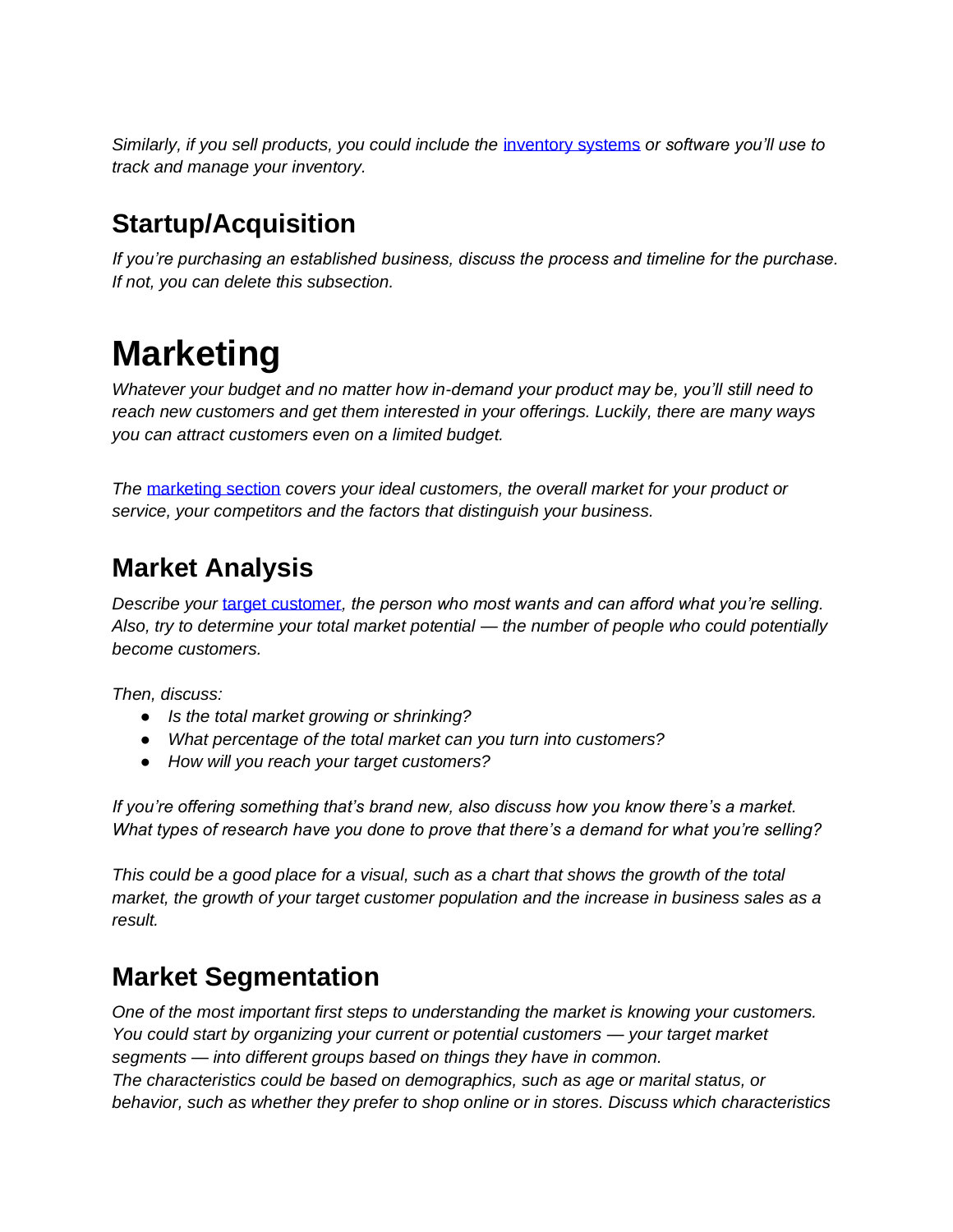*you're using to create market segments, and why it makes sense to use those characteristics when targeting your potential customers.*

*You could also create a visual to show the total potential market and how it's broken up by your major market segments.*

#### <span id="page-8-0"></span>**Competition**

*Get familiar with other vendors or companies offering a similar product or service. If you have a physical store, you may want to list the closest competitors in the area.*

*Try out the competition's offerings, look at their packaging, visit their website and research their mission and vision statements, if they have them. How are their products, services and approach to selling different from yours? If you were a customer, whose product would you buy and why?*

*Use this insight to describe how you will be different from the competition and why customers will choose your business over a different one.* 

### <span id="page-8-1"></span>**Pricing**

*Consider how your* [pricing strategy](http://practicalbusinessskills.com/building-and-growing/measuring-success/increase-sales) *will impact your sales and your business's ability to pay expenses and make a profit.*

*There are various pricing methods that can help you attract customers and boost sales. A few pricing strategies include:*

- *Cost-plus pricing – Calculate your costs and add a markup.*
- *Competitive pricing – Set a price based on what the competition charges.*
- *Loss leader – Sell your product at a competitively low price to attract customers who may buy other more profitable products.*
- *Odd value pricing – Sell products for \$.99 instead of \$1.00. Some customers view odd value prices as being more attractive.*
- *Price skimming – Set a high price and lower it as the market changes.*
- *Penetration pricing – Set a lower price to enter a competitive market and raise it later.*

*Discuss the pricing strategies that your competitors use, the strategies you use (or plan to use) and how the final prices compare. Also, discuss how you will track prices and make sure they're high enough to cover your business expenses but low enough to attract your target customers.*

#### <span id="page-8-2"></span>**Advertising and Promotion**

*Whether through printed or online materials,* [marketing](http://practicalbusinessskills.com/managing-a-business/promoting-a-business/marketing-and-advertising) *is an essential part of running a successful business and a great opportunity to stand out from your competitors.*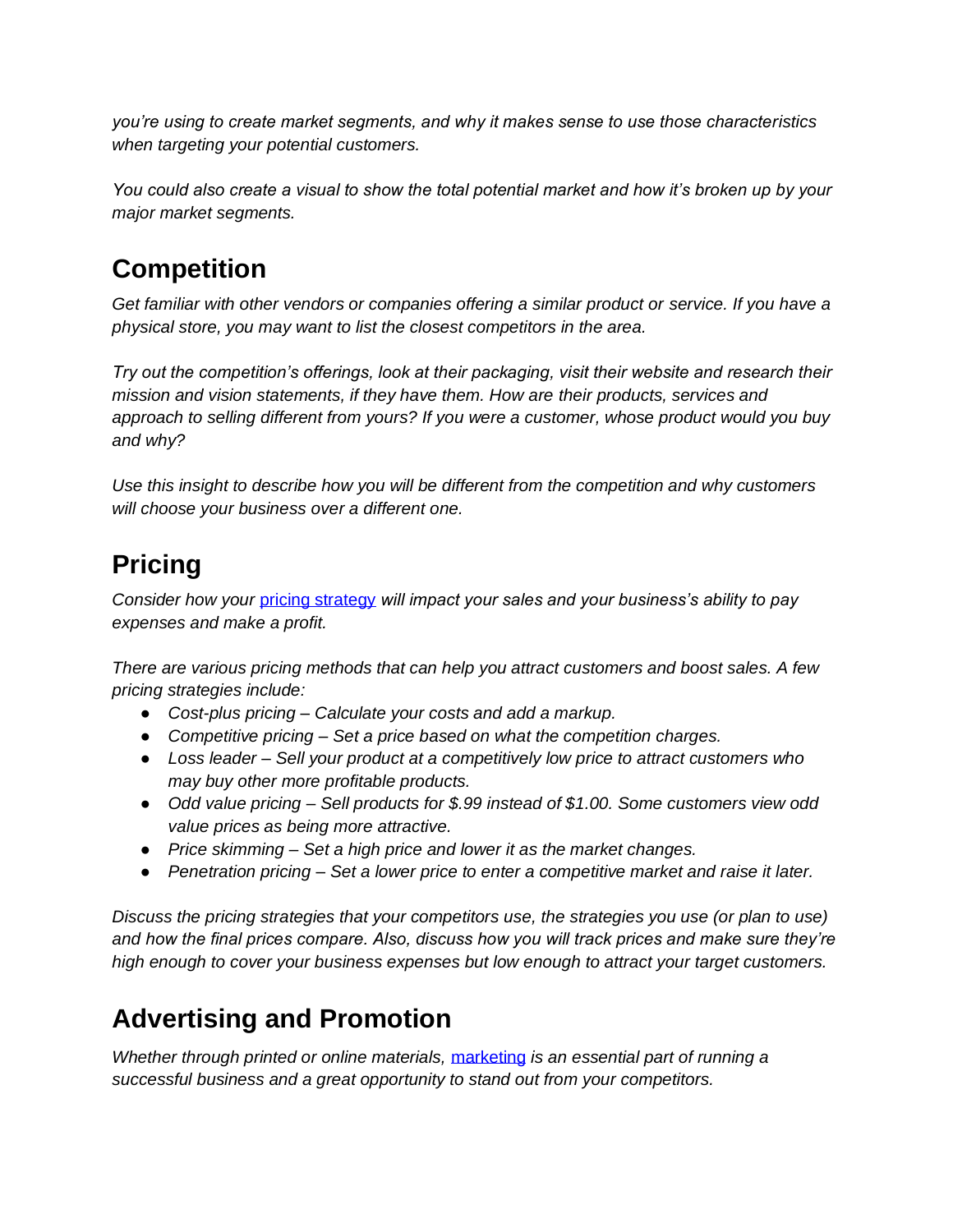*Advertising is one aspect of marketing. While marketing is the overall approach to speaking to customers about your brand, advertising is usually a paid form of messaging designed to lead to sales. Advertising can be short-term or ongoing but usually requires a financial investment.*

*Promotions are another aspect of marketing. Promotions can increase sales by letting people know about your products or services. A promotion can last for a limited time, enticing customers to act quickly or miss out, or they can be longer term.*

*Discuss which advertising or promotion methods you plan to use, such as online advertising, mailing, printed flyers or free samples. If you've already done research or tested these methods, discuss the results and the improvements you've made or plan to make. If not, discuss your plans for tracking results.*

#### <span id="page-9-0"></span>**Strategy and Next Steps**

*In the final section, you can summarize your strategy for opening your business and putting your marketing plan into action.*

*If you're new to business, you could list the* [steps you need to take](http://practicalbusinessskills.com/getting-started/is-starting-a-business-right-for-you) *before you can open your business. If you're currently running a business, you could list the next steps you need to take to grow the business.*

<span id="page-9-1"></span>*You could also list your top three to five goals and describe how you'll achieve each goal.*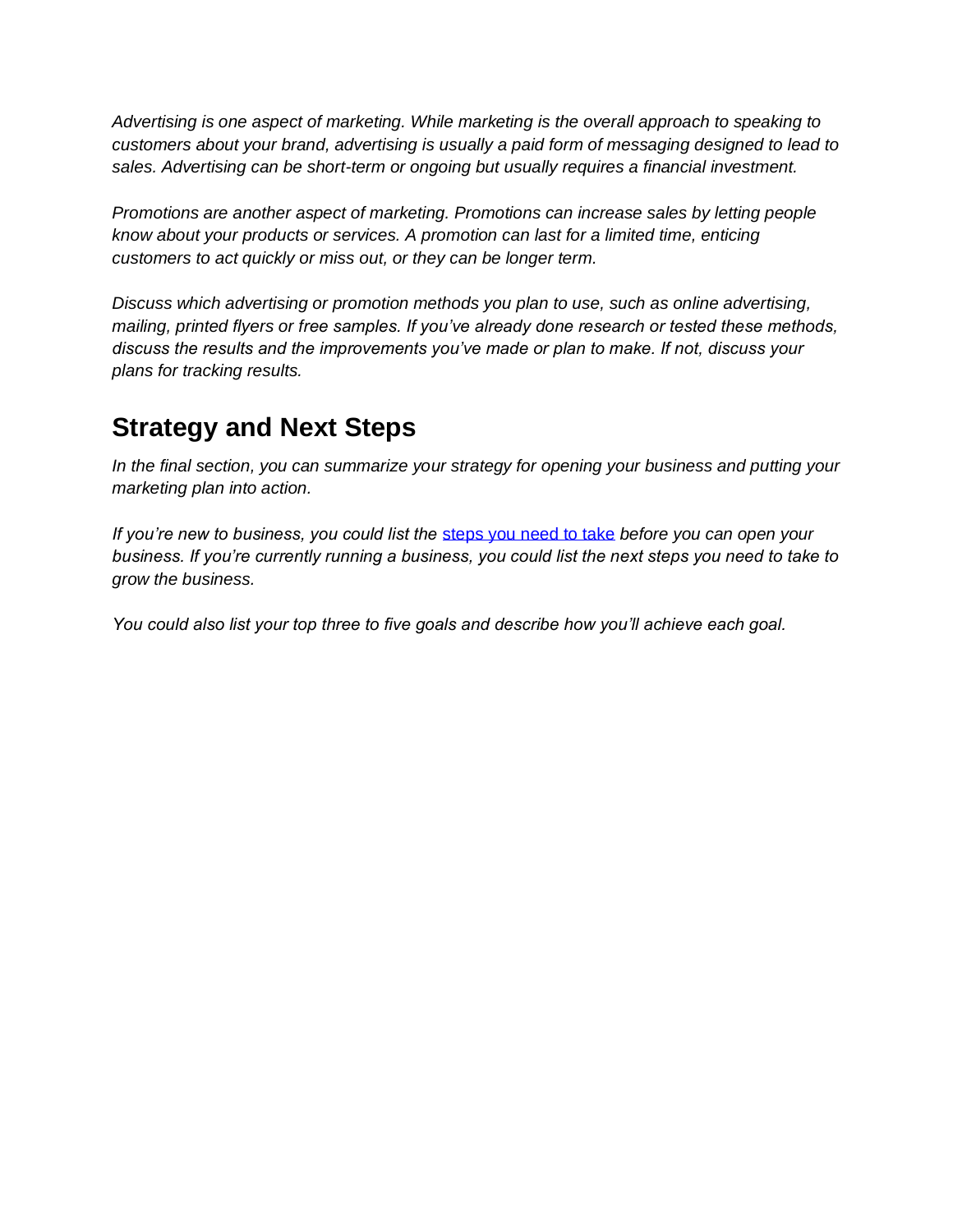## **Appendix**

#### <span id="page-10-0"></span>**Budget**

*A budget is a tool to track when and how you earn or spend money. It allows you to oversee and better understand whether your business has enough revenue (incoming money) to pay its expenses.* 

[Create a budget](http://practicalbusinessskills.com/assets/templates/budget-worksheet-template.xlsx) *and include a copy in your business plan. If you haven't started the business yet, include your projections for how much money you'll need to start and run the business and how much you expect to earn from sales.* 

#### **Startup Expenses**

#### *(for new businesses only)*

*Starting a new business can require a large initial investment. You may need to pay to register your business, hire professional attorneys to draft your contracts, secure a location and purchase a variety of supplies. List each of these expenses, and the total amount you'll need to spend in order to get your business ready to take on customers.* 

| <b>Expense</b>                         | <b>Amount</b> |
|----------------------------------------|---------------|
| <b>Business Licenses and Permits</b>   | \$            |
| Registration or Incorporation Expenses | \$            |
| <b>Professional Services</b>           | \$            |
| <b>Initial Labor Costs</b>             | \$            |
| <b>Salaries</b>                        | \$            |
| Software                               | \$            |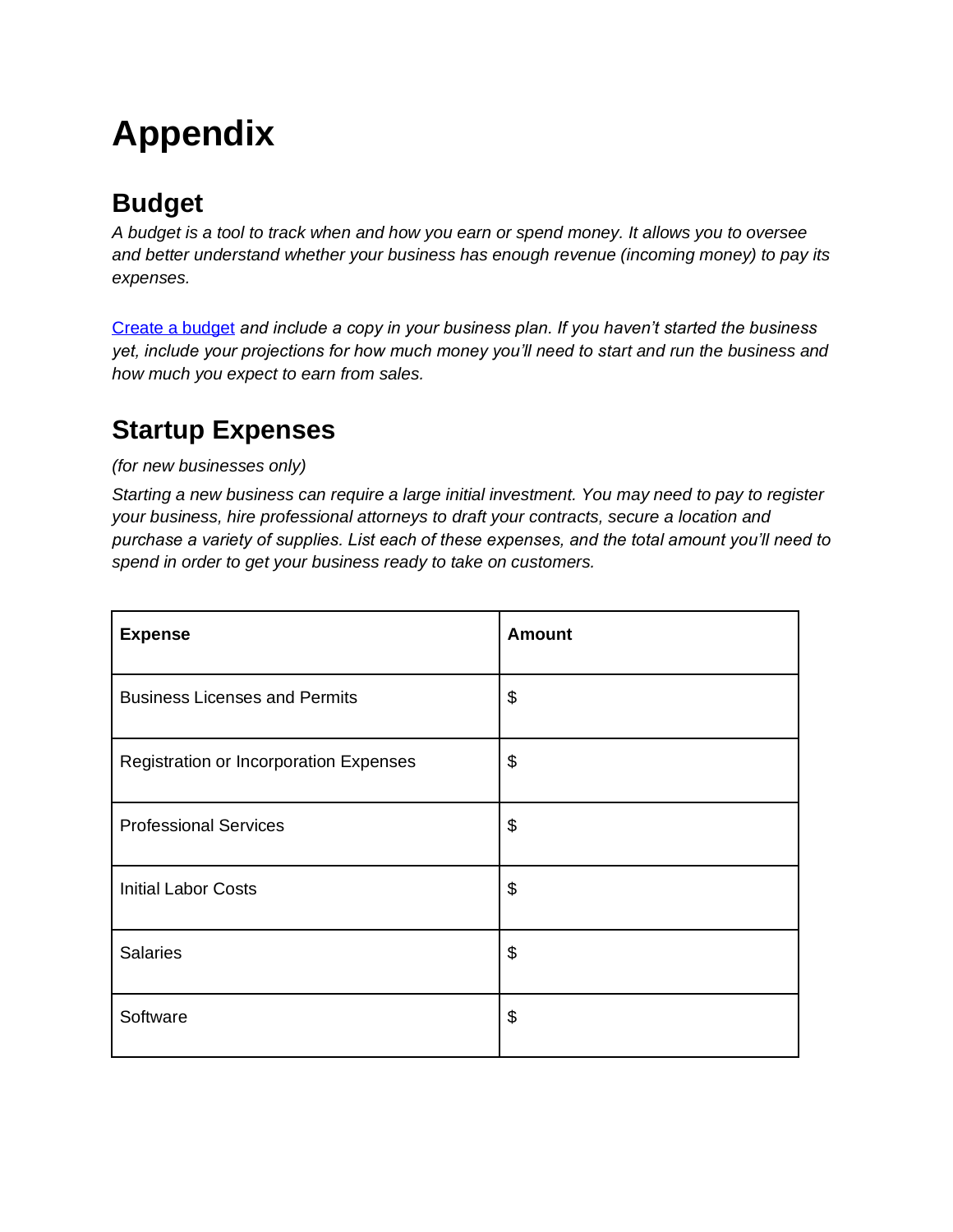<span id="page-11-0"></span>

| Insurance                     | \$                                        |
|-------------------------------|-------------------------------------------|
| Rent                          | \$                                        |
| <b>Construction/Repairs</b>   | \$                                        |
| Advertising                   | \$                                        |
| Opening Inventory             | $\boldsymbol{\theta}$                     |
| Required Equipment:           | \$                                        |
| Item 1                        | \$                                        |
| Item <sub>2</sub>             | \$                                        |
| Item 3                        | \$                                        |
| <b>Total Equipment</b>        | \$                                        |
| <b>Additional Expense 1</b>   | \$                                        |
| <b>Additional Expense 2</b>   | \$                                        |
| <b>Additional Expense 3</b>   | $$\mathfrak{s}$$                          |
|                               |                                           |
| <b>Total Initial Expenses</b> | $\, \, \raisebox{12pt}{$\scriptstyle \$}$ |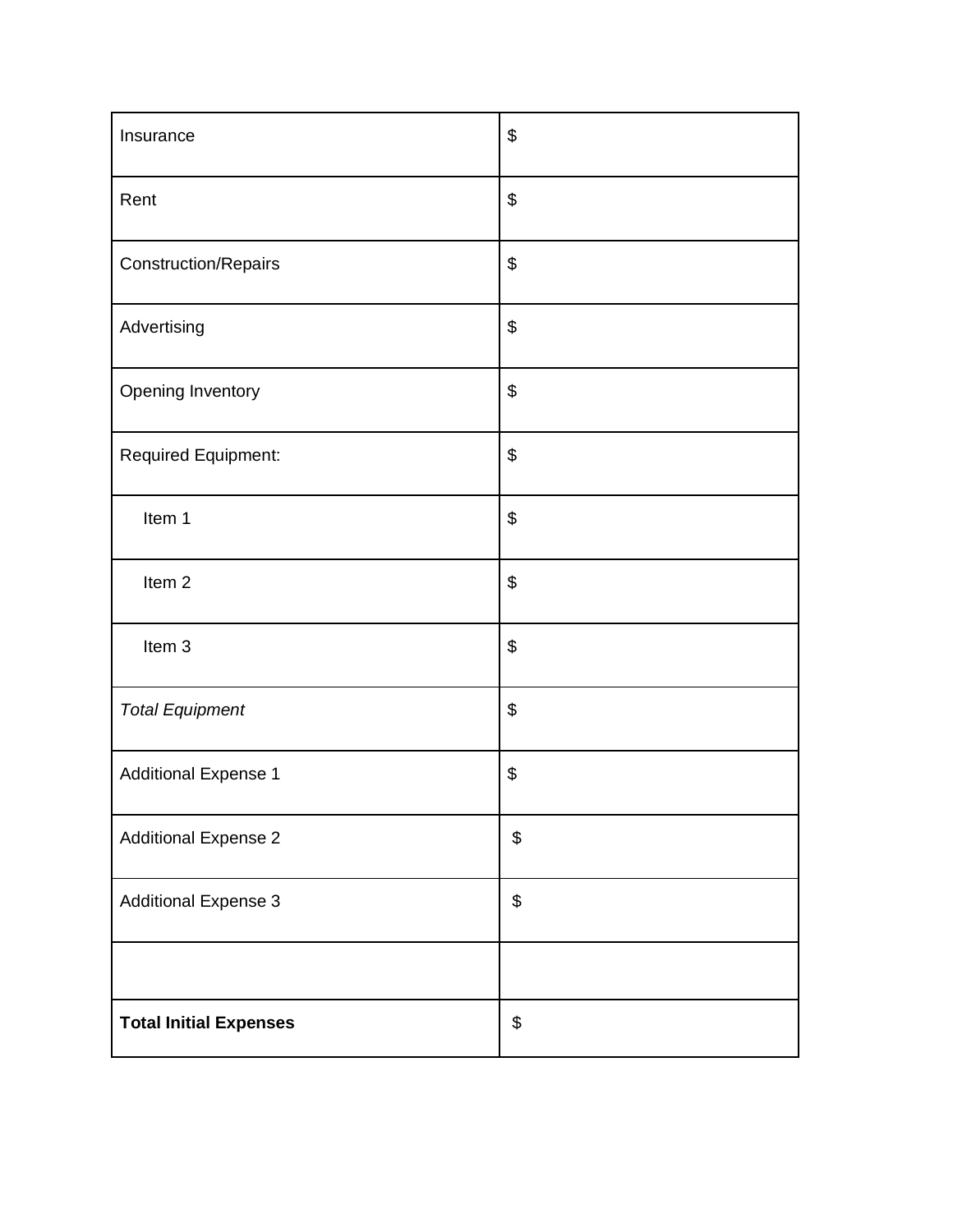#### **Sales Forecast**

*Make an educated guess about how your sales will increase in the coming months and years. You can base your estimates on your past results and what you learned when researching your competitors.* 

*Be sure to separate out different types of sales, such as each product or product lines. Also, include the cost of goods sold for each type of product. These are the direct costs related to creating and offering the product, including the cost for the raw materials along with the labor costs for the product and sales (but not indirect labor costs).* 

*You can present your findings as a chart, table or another type of illustration to make it easier to understand. If you want to use a spreadsheet, you can use this* [sales forecast template](http://practicalbusinessskills.com/assets/templates/sales-forecast-template.xlsx)*.*

### <span id="page-12-0"></span>**Cash Flow Projection**

*A business's* [cash flow](http://practicalbusinessskills.com/managing-a-business/financial-statements/cash-flow-statement) *shows how much money is coming into, and leaving, the business each month. A cash flow statement will look back at a chosen period of time to show a business's historic cash flow. It's one of the main three financial statements, along with the profit and loss statement and balance sheet.*

*However, in a business plan, you'll want to include your projections for the business's cash flow in the future. You'll have to make guesses about the sales and expenses to create these projections. You can use numbers from your expense budget and sales forecast to create your cash flow projection.* 

*You can use the* [cash flow projection](http://practicalbusinessskills.com/assets/templates/cash-flow-analysis-template.xlsx) *template to input all the numbers and create the cash flow projection for your business plan. The template has space for up to 12 months of projected operational cash flow — sales and expenses from the company's main business activities.*

#### <span id="page-12-1"></span>**Profit and Loss Statement (and Projection)**

*The profit and loss statement can give someone insight into how the business has done over a period of time. It's also called an income statement, revenue statement or P&L.* 

*You can use this* [profit and loss statement template](http://practicalbusinessskills.com/assets/templates/profit-and-loss-statement-template.xlsx) *to create a profit and loss statement for the business plan. This will show the business's historic profits and losses.* 

<span id="page-12-2"></span>*You can also use the template to create a projected P&L and show estimates for your business's profits and losses in the upcoming months or years.*